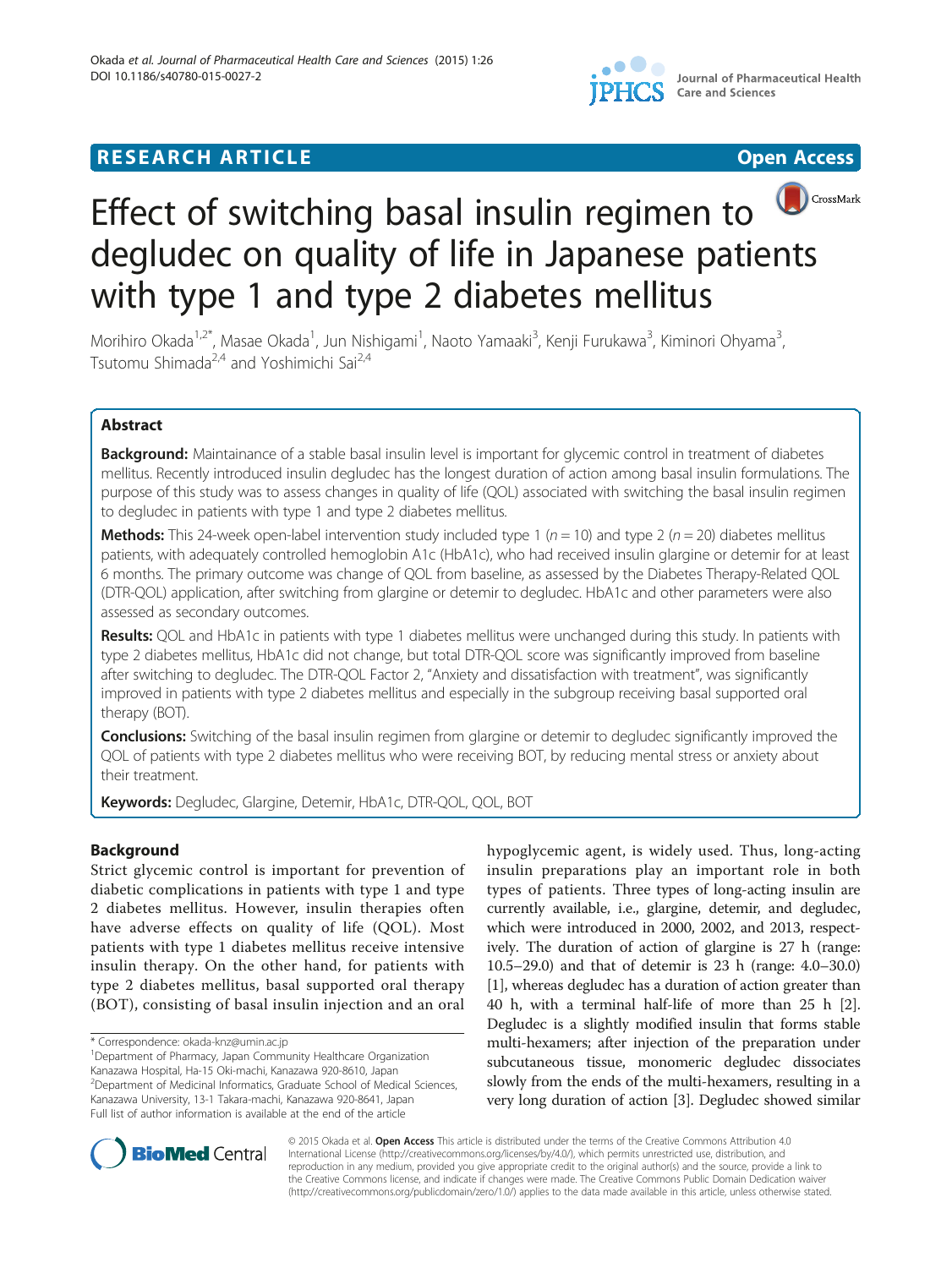<span id="page-1-0"></span>efficacy to glargine or detemir in terms of hemoglobin A1c (HbA1c) level and significantly reduced the risk of hypoglycemia during the night in both type 1 and type 2 diabetes mellitus patients in a large clinical trial, which included Japanese patients [[4](#page-5-0)–[6](#page-5-0)].

Despite the advantages of degludec, its effects on patients' QOL have not yet been reported. In this work, we examined the change in QOL associated with a switch in basal insulin regimen from glargine or detemir to degludec in patients with type 1 and type 2 diabetes mellitus.

# Methods

# Study design and participants

Ten outpatients with type 1 and 20 outpatients with type 2 diabetes mellitus, who had not previously been treated with insulin degludec, were included in this prospective study at the Japan Community Healthcare Organization Kanazawa Hospital. The main inclusion criteria were age  $\geq$  20 years, diagnosis of type 1 or type 2 diabetes, treatment with glargine or detemir for at least 24 weeks before entry into this study, and less than 1.0 % HbA1c change during the 24 weeks before entry into this study. When we switched to degludec, injection was given once a day regardless of the number of injections (once or twice a day) of basal insulin. Written informed consent was obtained from each participant before any survey was carried out. Any patient who could not understand the QOL questionnaire was dropped from the study.

This study is a registered clinical study, number 13-02- 01, and was conducted in accordance with the Declaration of Helsinki and Good Clinical Practice Guidelines. The protocol and the consent form were reviewed and approved by the local independent ethics committee of Japan Community Healthcare Organization, Kanazawa Hospital, before initiation of the study.

## Study objectives

Patient QOL was the primary outcome. All patients were evaluated using the Diabetes Therapy-Related QOL (DTR-QOL) scoring application (for iPad) developed by Ishii [[7](#page-5-0)]. Patient-reported outcomes are divided into 4 factors: (1) Burden on social activities and daily activities, (2) Anxiety and dissatisfaction with treatment, (3) Hypoglycemia, and (4) Satisfaction with treatment. Factors 1, 2, 3, and 4 consist of 13, 8, 4, and 4 items, respectively (Table 1). The score of each item is rated using a 7-point Likert scale (1 is strongly agree, 7 is strongly disagree). The scores are converted to a range of 0–100, and the application automatically computes a total score. The DTR-QOL score correlates moderately well with Diabetes Treatment Satisfaction Questionnaire and MOS 8-Item Short-Form Health Survey scores [\[7\]](#page-5-0). In this study, we measured the DTR-QOL at baseline, and after 12 and 24 weeks of therapy with degludec.

#### Table 1 DTR-QOL items and domain structure

Factor 1: Burden on social activities and daily activities

- 1. My current diabetes treatment interferes with my work and activities.
- 2. My current diabetes treatment limits the scope of my activities.
- 3. It is difficult to find places on time for my current diabetes.
- 4. My current diabetes treatment interferes with group activities and personal friendships.
- 5. It is a burden getting up at a certain time every morning for my current diabetes treatment.
- 6. With my current diabetes treatment, the restricted meal times are a burden.
- 7. When I eat out, it is difficult to manage my current diabetes treatment.
- 8. I feel like my current diabetes treatment takes away the enjoyment of eating.
- 9. With my current diabetes treatment, it is hard to curb my appetite.
- 10. The time and effort to manage my current diabetes treatment are a burden.
- 11. I am constantly concerned about time to manage my current diabetes treatment.
- 12. Pain due to my current diabetes treatment is uncomfortable.
- 13. Gastrointestinal symptoms (nausea, passing gas, diarrhea, abdominal pain) due my current diabetes treatment are uncomfortable.

Factor 2: Anxiety and dissatisfaction with treatment

- 14. I am bothered by weight gain with my current diabetes treatment.
- 19. I have uncomfortable symptoms due to hyperglycemia (high blood glucose).
- 20. I am worried about high blood glucose.
- 21. I am dissatisfied that my blood glucose is unstable (high and low).
- 22. I am worried that complications might get worse with my current diabetes treatment.
- 23. I get anxious thinking about living while on my current diabetes treatment.
- 24. I find it unbearable to think that even if I continue my current diabetes treatment, my diabetes may not be cured.
- 25. I am concerned that if I continue my current diabetes treatment, the efficacy (effectiveness) may diminish.

Factor 3: Hypoglycemia

- 15. I worry about low blood glucose due to my current diabetes treatment.
- 16. I am scared because of low blood glucose.
- 17. I am sometimes bothered by low blood glucose.
- 18. Symptoms due to low blood glucose are uncomfortable.

Factor 4: Satisfaction with treatment

- 26. Overall, I am satisfied with my current blood sugar control (glycemic control).
- 27. With my current diabetes treatment, I am confident that I can maintain good blood glucose control.
- 28. I am hopeful about the future with my current diabetes treatment.
- 29. With regards to diabetes treatment, I am satisfied with current treatment methods.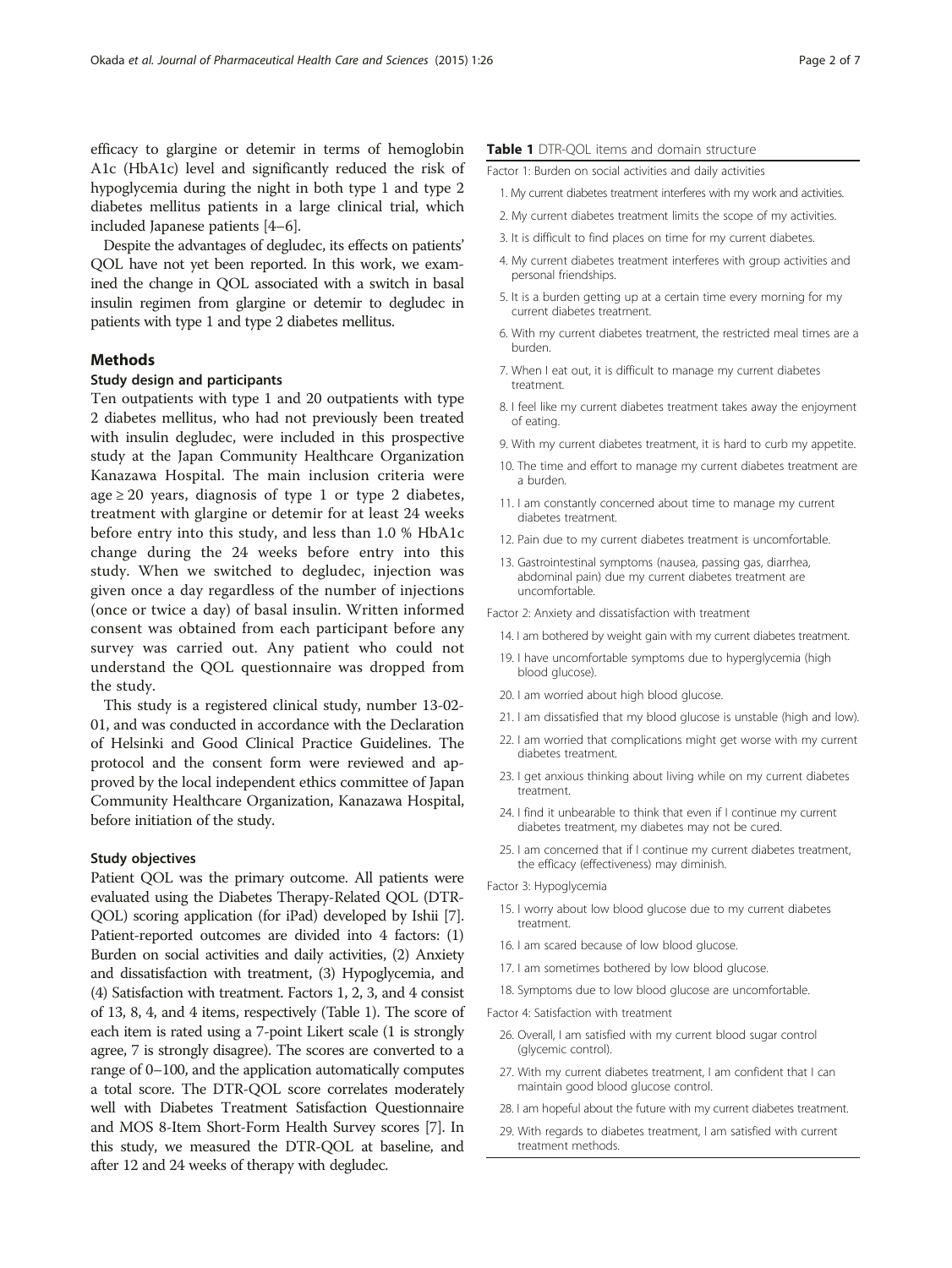Secondary outcomes included HbA1c, which was measured every 4 weeks and expressed as National Glycohe moglobin Standardization Program equivalent values [\[8](#page-5-0)]. Fasting blood glucose (FBG), 1,5-anhydroglucitol (1,5- AG), amount of insulin units taken and body weight were also evaluated at baseline and after 12 and 24 weeks of therapy. Baseline clinical characteristics of patients incorporated in this study were age, sex, body mass index (BMI), duration of diabetes mellitus, HbA1c, and prior insulin treatment, including oral hypoglycemic agents and frequency of injections (Table 2). In principle, the regimen was kept unchanged during this study.

#### Statistical analysis

All data were analyzed using IBM SPSS statistical software version 18 for Windows (SPSS Japan Inc., Tokyo, Japan). One-way analysis of variance (ANOVA) was used for comparisons of numerical values (DTR-QOL score, each item score, HbA1c, FBG, 1,5-AG, body weight and amount of insulin units between baseline and after treatment with degludec). Data were expressed as the mean ± standard deviation. P values under 5 % were considered to be significant.

|  |  |  |  | <b>Table 2</b> Baseline clinical characteristics of participants |  |  |
|--|--|--|--|------------------------------------------------------------------|--|--|
|--|--|--|--|------------------------------------------------------------------|--|--|

| Items                                                           | Type 1          | Type 2          |  |  |  |
|-----------------------------------------------------------------|-----------------|-----------------|--|--|--|
| Number (male/female)                                            | 10(5/5)         | 20(11/9)        |  |  |  |
| Age (years)                                                     | $52.1 \pm 15.3$ | $61.9 \pm 13.1$ |  |  |  |
| BMI ( $kg/m2$ )                                                 | $22.2 \pm 2.7$  | $24.7 \pm 4.8$  |  |  |  |
| Duration of diabetes (years)                                    | $7.5 \pm 4.2$   | $14.6 \pm 7.6$  |  |  |  |
| $HbA1c$ (%)                                                     | $8.2 \pm 1.4$   | $7.6 \pm 1.2$   |  |  |  |
| Prior treatment insulin                                         |                 |                 |  |  |  |
| Insulin glargine                                                | 8 (80 %)        | 13 (65 %)       |  |  |  |
| Insulin detemir                                                 | $2(20\%)$       | 7 (35 %)        |  |  |  |
| Bolus insulin                                                   | 10 (100 %)      | 7 (35 %)        |  |  |  |
| The frequency of injections with basal insulin before switching |                 |                 |  |  |  |
| Once                                                            | 3 (30 %)        | 13 (65 %)       |  |  |  |
| Twice                                                           | 7 (70 %)        | 7 (35 %)        |  |  |  |
| Other concomitant drugs                                         |                 |                 |  |  |  |
| Glucagon like peptide-1 receptor agonist                        | $0(0\%)$        | $0(0\%)$        |  |  |  |
| Sulphonylurea                                                   | $0(0\%)$        | $2(10\%)$       |  |  |  |
| Glinide                                                         | $0(0\%)$        | 7 (35 %)        |  |  |  |
| Metformin                                                       | $0(0\%)$        | 10 (50 %)       |  |  |  |
| Pioglitazone                                                    | $0(0\%)$        | $2(10\%)$       |  |  |  |
| a-glucosidase inhibitor                                         | $0(0\%)$        | 5(25%)          |  |  |  |
| Dipeptidyl peptidase 4 inhibitor                                | $0(0\%)$        | 8 (40 %)        |  |  |  |
| Sodium glucose cotransporter 2 inhibitor                        | $0(0\%)$        | $0(0\%)$        |  |  |  |

# Results

# Changes of QOL after switching to degludec

As shown in Fig. 1, patients with type 2 diabetes mellitus had higher total DTR-QOL scores than patients with type 1 diabetes mellitus throughout this study (baseline,  $54.8 \pm$ 11.3 points vs.  $44.6 \pm 11.6$  points,  $p < 0.05$ ; at 12 weeks, 60.7 ± 12.0 points vs.  $43.8 \pm 12.0$  points,  $p < 0.005$ ; at 24 weeks,  $59.0 \pm 12.9$  points vs.  $48.3 \pm 11.2$  points,  $p <$ 0.05). However, the DTR-QOL scores of patients with type 1 diabetes mellitus showed no significant change during degludec treatment (Fig. 1 (a)). On the other hand, the total DTR-QOL scores of patients with type 2 diabetes mellitus showed significant improvement (baseline, 54.8 ± 11.3 points; 12 weeks,  $60.7 \pm 12.0$  points; 24 weeks,  $59.0 \pm 12.0$ 12.9 points;  $p < 0.05$ ), as shown in Fig. 1 (b). Further, the DTR-QOL Factor 2 "Anxiety and dissatisfaction with treatment" subscale score was significantly improved in patients with type 2 diabetes mellitus at weeks 12 and 24 compared to baseline (baseline,  $42.5 \pm 18.0$  points; 12 weeks,  $52.5 \pm 17.0$  points; 24 weeks,  $52.7 \pm 14.0$  points;  $p < 0.005$ ) (Fig. 1 (b)).

Among the items within Factor 2, a significant improvement from baseline was seen in the score of item No. 23



ANOVA.  $p < 0.05$ ,  $\rightarrow p < 0.005$ , significantly different from baseline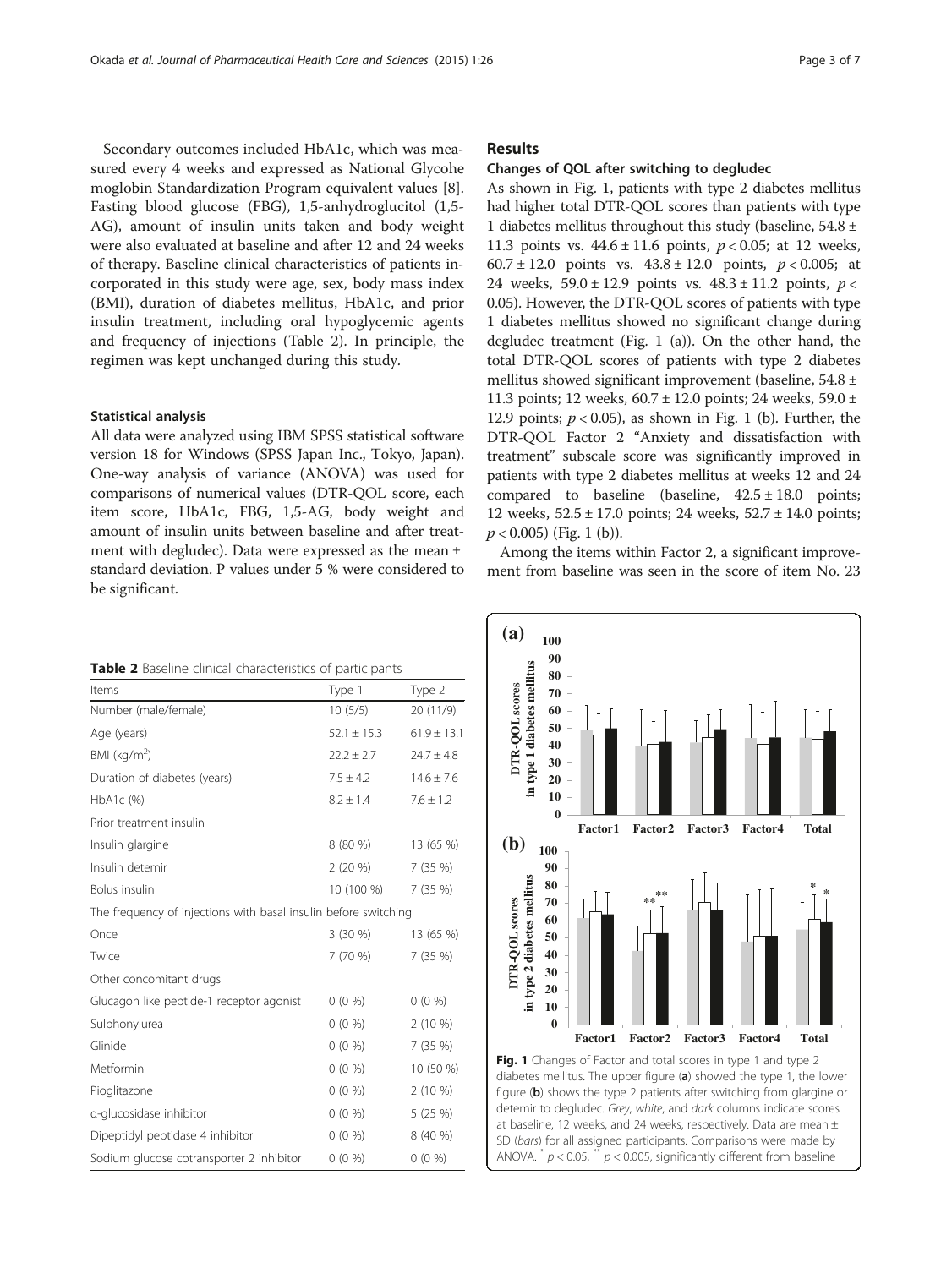<span id="page-3-0"></span>When we divided patients with type 2 diabetes mellitus into subgroups according to treatment, those who were receiving BOT  $(n = 13)$  showed significantly increased DTR-QOL scores (baseline, 54.3 ± 10.7 points; 12 weeks, 61.4 ± 11.1 points; 24 weeks,  $60.2 \pm 12.9$  points;  $p < 0.05$ ), whereas other patients ( $n = 7$ ) did not (Fig. 3). Their Factor 2 scores were also significantly increased (baseline, 41.7 ± 18.0 points; 12 weeks, 54.7 ± 17.3 points; 24 weeks, 55.8 ± 14.1 points;  $p < 0.005$ ) (Fig. 3). Moreover, their scores of item No. 23 showed significant improvement (baseline,  $2.7 \pm 1.4$  points; 12 weeks,  $4.1 \pm 1.8$  points; 24 weeks,  $4.2 \pm 1.4$ 1.7 points;  $p < 0.005$ ).

# Glycemic control

FBG, 1.5-AG and HbA1c showed no significant change in either type 1 or type 2 diabetes mellitus patients during the study (Table 3 and Fig. [4](#page-4-0)).

#### Change in number of insulin units

The total number of bolus insulin units taken by patients with type 1 and type 2 diabetes mellitus did not change during the study  $(20.3 \pm 6.5 \text{ units and } 19.9 \pm 5.7 \text{ units at }$ baseline to  $19.4 \pm 7.1$  units and  $20.1 \pm 5.5$  units at week 12,  $19.0 \pm 7.3$  units and  $20.0 \pm 5.6$  units at week 24, respectively). However, the total number of basal insulin units in patients with type 1 and type 2 diabetes mellitus decreased significantly from  $14.4 \pm 5.1$  unit and  $13.4 \pm 7.6$  unit at baseline to  $12.3 \pm 5.0$  unit and  $11.9 \pm 6.7$  unit at  $12$  weeks, and to  $12.3 \pm 6.1$  unit and  $11.4 \pm 6.3$  unit at 24 weeks, respect-





ively (Table 3).

### Change of body weight

Switching the basal insulin regimen to degludec had no significant effect on body weight of patients with either

| <b>Table 3</b> Change of secondary outcomes in participants |  |  |
|-------------------------------------------------------------|--|--|
|-------------------------------------------------------------|--|--|

| Term                     | Type           | Baseline         | 12 weeks       | 24 weeks         |
|--------------------------|----------------|------------------|----------------|------------------|
| FBG (mg/dL)              | 1              | $160.8 + 68.7$   | $150.2 + 37.4$ | $149.4 \pm 46.7$ |
|                          | $\mathcal{P}$  | $152.9 \pm 61.5$ | $141.1 + 50.0$ | $142.1 + 51.5$   |
| $1.5 - AG$ ( $\mu$ g/mL) | 1              | $6.9 \pm 5.5$    | $7.8 \pm 6.5$  | $9.7 \pm 8.8$    |
|                          | $\mathcal{P}$  | $8.0 + 4.9$      | $10.4 + 7.2$   | $10.4 \pm 5.5$   |
| Bolus insulin (IU/day)   | 1              | $20.3 + 6.5$     | $19.4 + 7.1$   | $19.0 + 7.3$     |
|                          | $\mathcal{P}$  | $19.9 + 5.7$     | $20.1 + 5.5$   | $20.0 + 5.6$     |
| Basal insulin (IU/day)   | 1              | $14.4 + 5.1$     | $12.3 + 5.0*$  | $12.3 \pm 6.1$ * |
|                          | $\mathcal{P}$  | $13.4 + 7.6$     | $11.9 + 6.7*$  | $11.4 + 6.3$ *   |
| Body weight (kg)         | 1              | $58.7 + 11.4$    | $57.9 + 10.8$  | $57.5 \pm 11.1$  |
|                          | $\mathfrak{D}$ | $66.6 + 14.7$    | $66.8 + 14.7$  | $66.9 + 14.6$    |

Data are mean  $\pm$  SD. Comparisons were made by ANOVA.  $p$  < 0.05, significantly different from baseline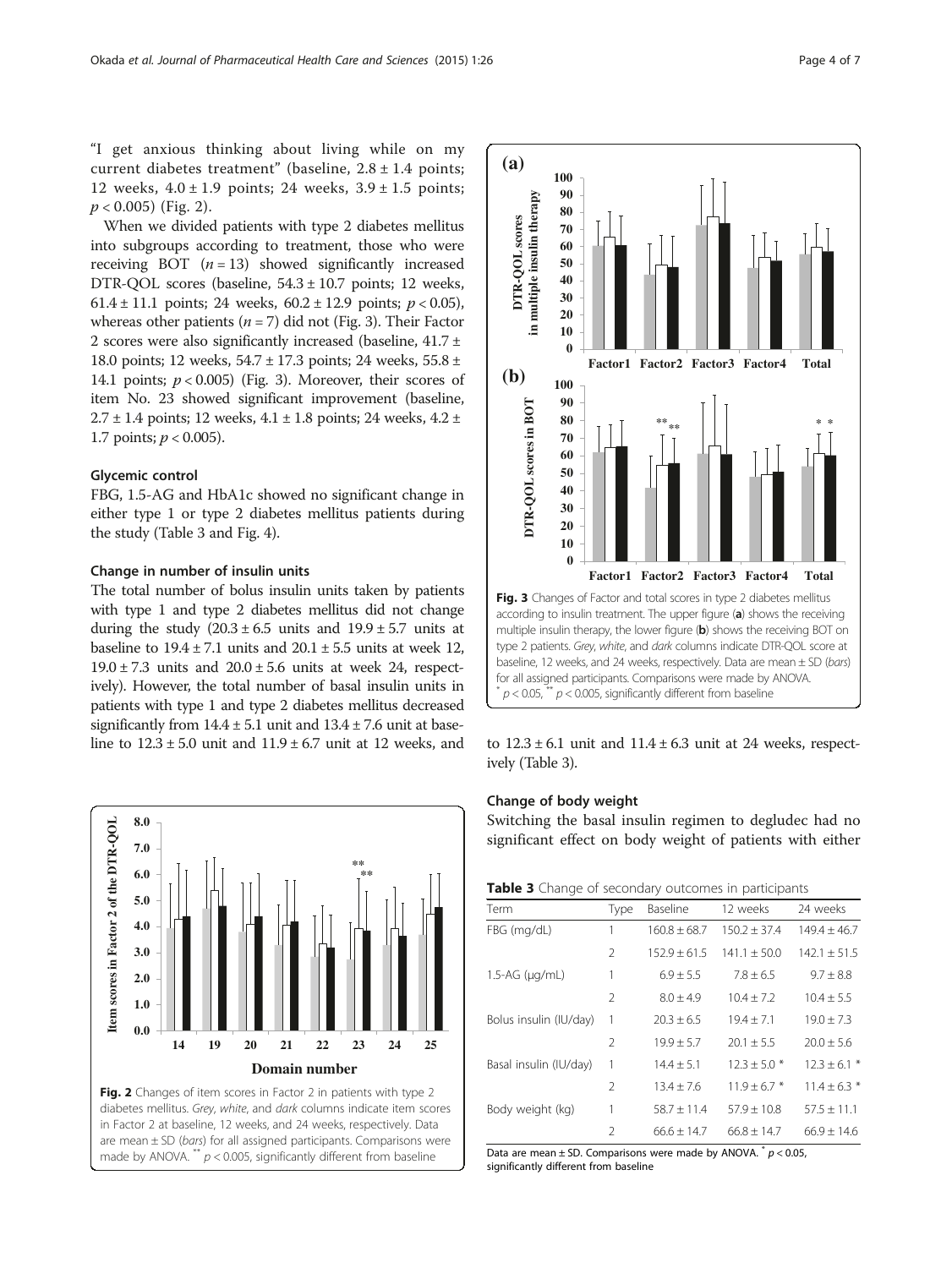type 1 diabetes mellitus  $(58.7 \pm 11.4)$  kg at baseline to 57.9 ± 10.8 kg at 12 weeks and 57.5 ± 11.1 kg at 24 weeks) or type 2 diabetes mellitus  $(66.6 \pm 14.7 \text{ kg at baseline to})$  $66.8 \pm 14.7$  kg at week 12 and  $66.9 \pm 14.6$  kg at week 24) (Table [3\)](#page-3-0).

## Occurrence of hypoglycemia

None of the patients with either type 1 or type 2 diabetes mellitus experienced serious hypoglycemia or reported blood sugar levels below 60 mg/dL (measured by selfmonitoring).

# **Discussion**

Our results indicate that switching from glargine or detemir to degludec resulted in a significant improvement of the DTR-QOL score in patients with type 2 diabetes mellitus, but not in those with type 1 diabetes mellitus. DTR-QOL scores are associated with the levels of self-care activities [[9](#page-5-0)], and we found that our type 2 patients showed a significant improvement in the score for Factor 2, "Anxiety and dissatisfaction with treatment", which includes items dealing with weight gain, discomfort, anxiety, and dissatisfaction with treatment (Table [1](#page-1-0)). Specifically, we found a significant improvement in the score for item No. 23 "I get anxious thinking about living while on my current diabetes treatment".

Previous reports have identified glycemic control, type of insulin therapy, and frequency of hypoglycemia as factors influencing QOL [\[9](#page-5-0)]. Therefore, we investigated the influence of these factors in our patients. Firstly, regarding glycemic control, HbA1c was measured every 4 weeks during the 24-week study, and we found no significant change in either type 1 or type 2 patients, in agreement with previous reports [\[4](#page-5-0)–[6](#page-5-0)]. Further, there was no significant change in items related to hyperglycemia in Factor 2 of the DTR-QOL. These results suggest that the improvement of QOL cannot be explained in terms of lowering of HbA1c.

Secondly we investigated the relation between QOL and insulin treatment. Basal insulin units were decreased significantly in patients with both type 1 and type 2 diabetes mellitus (Table [3\)](#page-3-0), but improvement of QOL was seen only in patients with type 2 diabetes mellitus, not in patients with type 1, suggesting that the decrease of insulin units cannot explain the improvement of QOL. It should be noted that 7 out of 10 patients with type 1 diabetes mellitus had received two injections of basal insulin and 3 injections of bolus insulin per day (total, 5 injections) during treatment with glargine or detemir, while switching to degludec reduced the number of basal injections to one (total, 4 injections). Glycemic control was well maintained, but it appeared that the reduction of injection frequency from 5 times to 4 times was not sufficient to significantly improve QOL of these patients. In the case of patients with type 2 diabetes mellitus, the number of injections per day remained the same after switching to degludec, even though the switch to degludec significantly improved QOL. Interestingly, subgroup analysis according to type of treatment revealed a significant QOL improvement in patients receiving BOT (13 out of 20 patients) (Fig. [3\)](#page-3-0). There was no significant difference in the clinical background between patients receiving BOT and other patients with type 2 diabetes mellitus. These results suggest that the key factor for QOL improvement is the difference of corrective action if an injection is forgotten. For pharmacokinetic reasons [\[10\]](#page-5-0), doctors at our hospital advise that if patients with type 1 and type 2 diabetes mellitus forget to take an injection of glargine or detemir for more than 2 h after the scheduled time, they should not self-medicate to avoid hypoglycemia, but should contact their doctors to ask for instructions. On the other hand, if patients taking degludec forget an injection, they can take it when they remember, and then take the next injection at least eight hours later, since the daily injection time of degludec can be varied without compromising glycemic control or safety because of its long duration of action [[11](#page-5-0)]. This flexibility may be especially beneficial in BOT therapy, since degludec can be injected at the patient's convenience. Therefore, we speculate that the improvement

<span id="page-4-0"></span>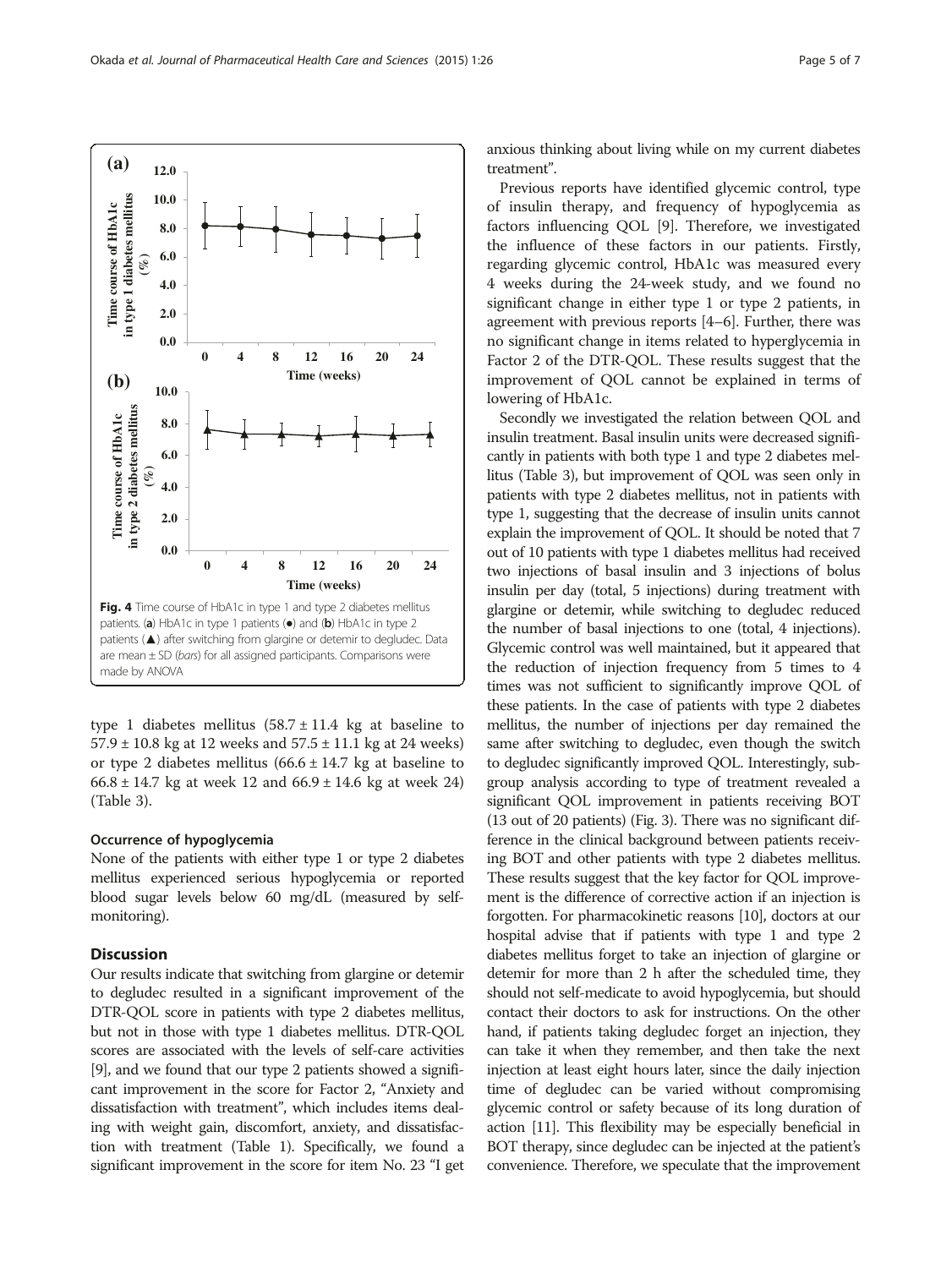<span id="page-5-0"></span>of QOL in type 2 patients was due to a decrease of mental stress associated with treatment, because of the flexibility in timing of degludec injection. This is consistent with the improvement in the score of item No. 23 in Factor 2 of the DTR-QOL ("I get anxious thinking about living while on my current diabetes treatment"). The validity of the improvement in the score of item No. 23 is also supported by the observation of improvements of 0.3–0.8 points from baseline in the score of items No.1, No.2, No.3, No.6, No.7 and No.11 in Factor 1 of the DTR-QOL, though these did not reach statistical significance. On the other hand, patients with type 1 diabetes mellitus are well aware that insulin therapy is essential for life support, and basal insulin is often administered simultaneously with bolus insulin, so these patients may not feel the benefits of flexible injection of degludec.

Finally, we found no improvement of Factor 3, "Hypoglycemia" in this study, even though degludec is reported to significantly reduce the frequency of hypoglycemia during the night, compared to glargine or detemir [4–6]. The reason for this may be that our target patients had not experienced hypoglycemia while receiving glargine or detemir, and also did not experience it after switching to degludec, so that there was no change of QOL in this respect.

The present study has several limitations. The number of cases was small, because this research was performed at a single site. Also, this exploratory study used an open label design. Further, insulin degludec was administered with a new device, Flextouch® [\[12](#page-6-0)–[14](#page-6-0)]. There were differing opinions, both positive and negative, about the new device in our survey. In the future, we need to clarify the influence of the delivery device of insulin therapy on QOL.

## Conclusions

An important finding in our study was that switching to degludec from glargine or detemir in patients with type 2 diabetes mellitus, especially those who were receiving BOT, improved the QOL, even though there was no significant change of HbA1c. This improvement of QOL may be attributed to a reduction of mental stress and anxiety due to the greater flexibility of treatment timing with degludec.

#### Abbreviations

QOL: quality of life; HbA1c: hemoglobin A1c; DTR-QOL: Diabetes Therapy-Related QOL; BOT: basal supported oral therapy; FBG: fasting blood glucose; 1,5-AG: 1,5-anhydroglucitol; BMI: body mass index.

#### Competing interests

The authors declare that they have no competing interests.

#### Authors' contributions

MoO and MaO conceived the study, designed the protocol, carried out the study and drafted the manuscript. NY, KF and KO monitored the patients. JN, TS and YS coordinated the study and helped to draft the manuscript. MoO

wrote the paper. All authors revised the manuscript for intellectual content and approved the final manuscript.

#### Authors' information

MoO, Master of Pharmacy, Certified Diabetes Educator, JPHCS-certified Pharmacotherapy Pharmacist; MaO, Bachelor of Pharmacy, Certified Diabetes Educator; JN, Ph.D., Clinical Pharmacy Manager; NY, M.D., Ph.D.; KF, M.D., Ph.D.; KO, M.D.; TS, Ph.D., Associate Professor, Department of Medicinal Informatics, Graduate School of Medical Sciences, Kanazawa University; YS, Ph.D., Professor, Department of Medicinal Informatics, Graduate School of Medical Sciences, Kanazawa University.

#### Acknowledgments

We thank Dr. Hitoshi Ishii (Department of Diabetology, Nara Medical University) for advice on DTR-QOL. We also thank Dr. Shigeo Ohmura (Department of Anesthesiology, Japan Community Healthcare Organization Kanazawa Hospital) for advice on the intellectual content in this study.

#### Author details

<sup>1</sup>Department of Pharmacy, Japan Community Healthcare Organization Kanazawa Hospital, Ha-15 Oki-machi, Kanazawa 920-8610, Japan. <sup>2</sup> Department of Medicinal Informatics, Graduate School of Medical Sciences, Kanazawa University, 13-1 Takara-machi, Kanazawa 920-8641, Japan. <sup>3</sup>Department of Internal Medicine, Japan Community Healthcare Organization Kanazawa Hospital, Ha-15 Oki-machi, Kanazawa 920-8610, Japan. <sup>4</sup> Department of Hospital Pharmacy, University Hospital, Kanazawa University, 13-1 Takara-machi, Kanazawa 920-8641, Japan.

#### Received: 2 July 2015 Accepted: 21 September 2015 Published online: 30 September 2015

#### References

- Koehler G, Treiber G, Wutte A, Korsatko S, Mader JK, Semlitsch B, et al. Pharmacodynamics of the long-acting insulin analogues detemir and glargine following single-doses and under steady-state conditions in patients with type 1 diabetes. Diabetes Obes Metab. 2014; doi[:10.1111/dom.12178.](http://dx.doi.org/10.1111/dom.12178)
- 2. Heise T, Nosek L, Bottcher SG, Hastrup H, Haahr H. Ultra-long-acting insulin deguludec has a flat and stable glucose-lowering effect in type 2 diabetes. Diabetes Obes Metab. 2012;14:944–50.
- 3. Jonassen I, Havelund S, Hoeg-Jensen T, Steensgaard DB, Wahlund PO, Ribel U. Design of the novel protraction mechanism of insulin degludec, an ultralong-acting basal insulin. Pharm Res. 2012;29:2104–14.
- 4. Heller S, Buse J, Fisher M, Garg S, Marre M, Merker L, et al. Insulin degludec, an ultra-longacting basal insulin, versus insulin glargine in basal-bolus treatment with mealtime insulin aspart in type 1 diabetes (BEGIN Basal-Bolus Type 1): a phase 3, randomized, open-label, treat-to-target non-inferiority trial. Lancet. 2012;379:1489–97.
- 5. Zinman B, Philis-Tsimikas A, Cariou B, Handelsman Y, Rodbard HW, Johansen T, et al. Trial Inbestigators. Insulin degludec versus insulin glargine in insulin-naive patients with type 2 diabetes: a 1-year, randomized, treat-to-target trial (BEGIN Once Long). Diabetes Care. 2012;35:2464–71.
- 6. Davies MJ, Gross JL, Ono Y, Sasaki T, Bantwal G, Gall MA, et al. Efficacy and safety of insulin degludec given as part of basal-bolus treatment with mealtime insulin aspart in type 1 diabetes: a 26-week randomized, open-label, treat-to-target non-inferiority trial. Diabetes Obes Metab. 2014;16:922–30.
- 7. Ishii H. Development and psychometric validation of the diabetes therapy-related QOL questionnaire. Journal of Medical Economics. 2012;15:556–63.
- 8. Dhatt GS, Agarwal MM, Bishawi B. HbA1c: a comparison of NGSP with IFCC transformed values. Clin Chim Acta. 2005;358:81–6.
- 9. Mashitani T, Hayashino Y, Okamura S, Kitatani M, Furuya M, Iburi T, et al. Diabetes treatment-related quality of life is associated with levels of self-care activities in insulin injection among Japanese patients with type 2 diabetes: Diabetes Distress and Care Registry at Tenri (DDCRT 8). Acta Diabetol. 2015;doi[:10.1007/s00592-015-0725-0](http://dx.doi.org/10.1007/s00592-015-0725-0).
- 10. Francesca P, Paolo R, Natalia RB, Stefania M, Paola L, Steven L, et al. Comparison of pharmacokinetics and dynamics of the long-acting insulin analogs glargine and detemir at steady state in type 1 diabetes. Diabetes Care. 2007;30:2447–52.
- 11. Meneghini L, Atkin SL, Gough SC, Raz I, Blonde L, Shestakova M, et al. The efficacy and safety of insulin degludec given in variable once-daily dosing intervals compared with insulin glargine and insulin degludec dosed at the